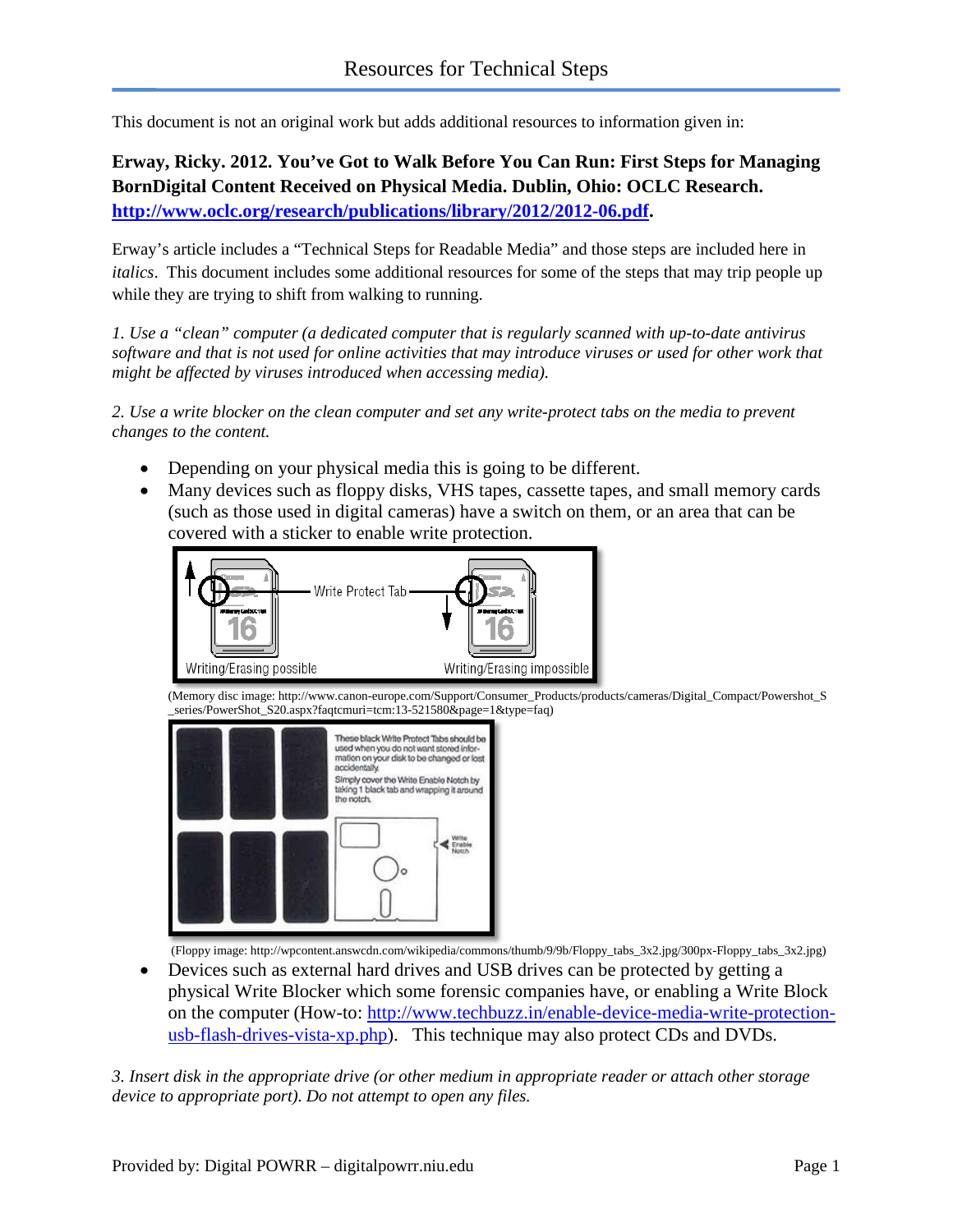*4. Create a directory on the clean machine for the current project, with a subdirectory for the data files.*

• Instructions for creating a new folder in PCs: <http://www.computerhope.com/issues/ch000742.htm>

*5. Copy data from physical media to the subdirectory. Consider copying the data as a disk image, which is a single file that contains an exact, sector-by-sector bitstream copy of the disk's content and ensures that various forms of essential metadata and technical dependencies will be retained. Alternatively, directly copy directories and files from the original medium to the subdirectory, but note that various forms of associated data and metadata may not be transferred. Moving the data directly from the original medium into a zip-compressed archive can help to preserve some file system metadata (e.g., timestamps, directory structures, and file permissions).*

- Creating a disk image: [http://www.makeuseof.com/tag/create-disk-images-mount-virtual](http://www.makeuseof.com/tag/create-disk-images-mount-virtual-drive-windows/)[drive-windows/](http://www.makeuseof.com/tag/create-disk-images-mount-virtual-drive-windows/)
- Creating a disk image on Macs: http://www.ehow.com/how 2093946 create-disk-image[mac-osx.html](http://www.ehow.com/how_2093946_create-disk-image-mac-osx.html)
- Creating a zip file (Both Mac and PC):<http://geekbeat.tv/how-to-create-zip-files/>

*6. Generate a copy of the disk directory information (file names, sizes, extensions, and dates). Store a digital copy in the project directory and print out a copy to keep with the collection.* 

- How to generate a copy of the disk directory information without downloading software: [http://www.theeldergeek.com/file\\_list\\_generator.htm](http://www.theeldergeek.com/file_list_generator.htm)
- A similar strategy (again no downloaded software necessary): <http://www.forwestmedia.com/resources/how-to-guides/text-file-of-a-directory/>

*7. Generate and record a checksum (a unique value based on the contents of a file) on the disk image. Alternatively, if you copied the files instead of copying a disk image, generate and record a checksum on each file in the subdirectory.*

• A discussion on checksum software: [http://www.dpconline.org/advice/faqs/589-faq](http://www.dpconline.org/advice/faqs/589-faq-simple-checksum-software)[simple-checksum-software](http://www.dpconline.org/advice/faqs/589-faq-simple-checksum-software) (Includes links to many free checksum creation and checking programs)

*8. Create a readme file containing pertinent information from the above steps, indicating the related analog materials and documenting each step taken. Store the file in the project directory and store a printout of the readme file with the physical collection materials.*

- If you are unfamiliar with README files they are basically an instructional/information text file that come with a group of documents:<http://en.wikipedia.org/wiki/README> (More info)
- To create a README file you can open any text editing program and type the necessary information and then save it as README.txt or something similar to the correct directory location.